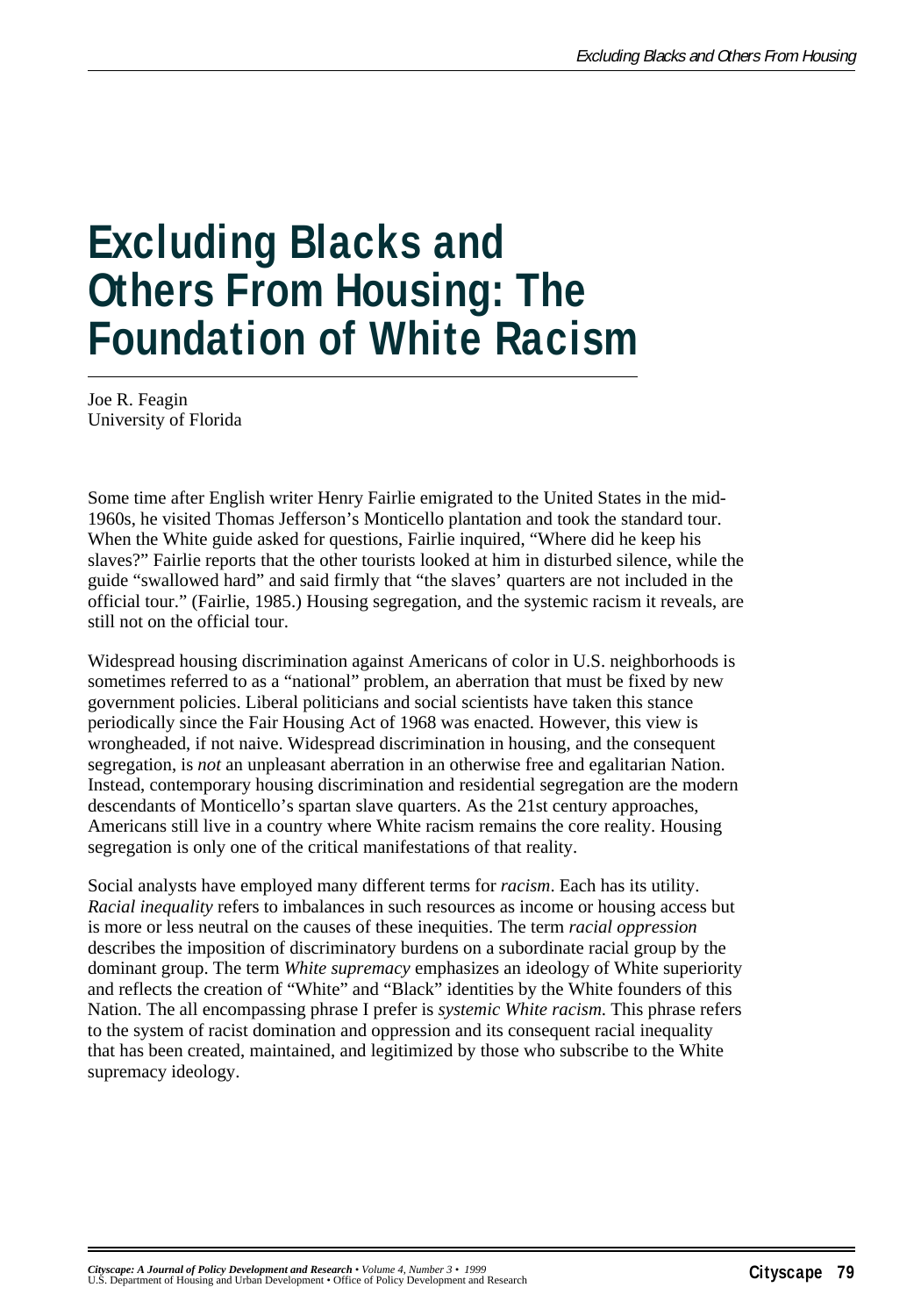Elsewhere, I have suggested these points:

- Modern racism is substantially the consequence of slavery and its system of legal segregation.
- Slavery, segregation, and modern racism give Whites major material and cultural advantages they do not deserve.
- Clear processes of social transmission have helped Whites pass material, cultural, and symbolic capital from one generation to the next, beginning at the time of slavery and continuing to the present day.

Systemic racism in the United States is a four-centuries-old system that denies African-Americans and other people of color many of the privileges, opportunities, freedoms, and rewards that this Nation offers to White Americans.<sup>1</sup> The unjust enrichment of Whites and unjust impoverishment of Blacks, created by the first generations of White Americans, have been maintained now for about 15 generations.

# The Reality of Modern Residential Apartheid

If we view the layout and activities of a typical city from a few hundred feet above the streets, the structure of modern residential apartheid can easily be seen. For the most part White Americans live separately from Black Americans. Whites are often separated from other Americans of color as well. If we look closely, we will find that Blacks are much more likely than Whites to cross the territorial boundaries of race as they move through their daily routines. Average African-Americans typically spend much more time in the presence of Whites than average Whites spend in the presence of African-Americans. There is a clear racial topography to our cities.

Several research studies have shown that metropolitan areas in the North and South still have a high degree of racial segregation. Between 1980 and 1990 there were only minor decreases in the level of housing segregation in 30 major metropolitan areas, a smaller decrease than occurred during the 1970s. Researchers Nancy Denton and Doug Massey (1993) have calculated indices of segregation for these cities and found that, to create proportional desegregation in housing configurations, two-thirds of the African-American residents in southern metropolitan areas and more than three-fourths of those in northern metropolitan areas would have to move from their present residential areas (census tracts). In other words, these metropolitan areas are highly segregated. This high level of residential segregation from Whites characterizes all groups of African-Americans, including those in the middle class (Massey and Denton, 1987). Indeed, most middle-class Blacks live in predominantly African-American areas, often adjacent to older African-American residential areas.

Why does this racial apartheid still exist? The majority of Whites say that they are not responsible for segregation, and many believe that racial equality has been achieved in housing and other areas of the society. In one 1994 survey conducted by the National Opinion Research Center (NORC, 1994), 6 in 10 Whites disagreed that "Blacks have worse jobs, income, and housing than White people ... mainly due to discrimination." Other surveys have shown that a majority of Whites feel that African-Americans now have an equal opportunity for a quality education, skilled jobs, and decent housing. The majority of Whites believe institutional racism is no longer a fundamental problem in this society and Black Americans have only themselves to blame for persisting inequalities. This belief, however, is little more than a tooth-fairy delusion blinding Whites to the pervasive racism still routinely maintained by most Whites, including the survey respondents.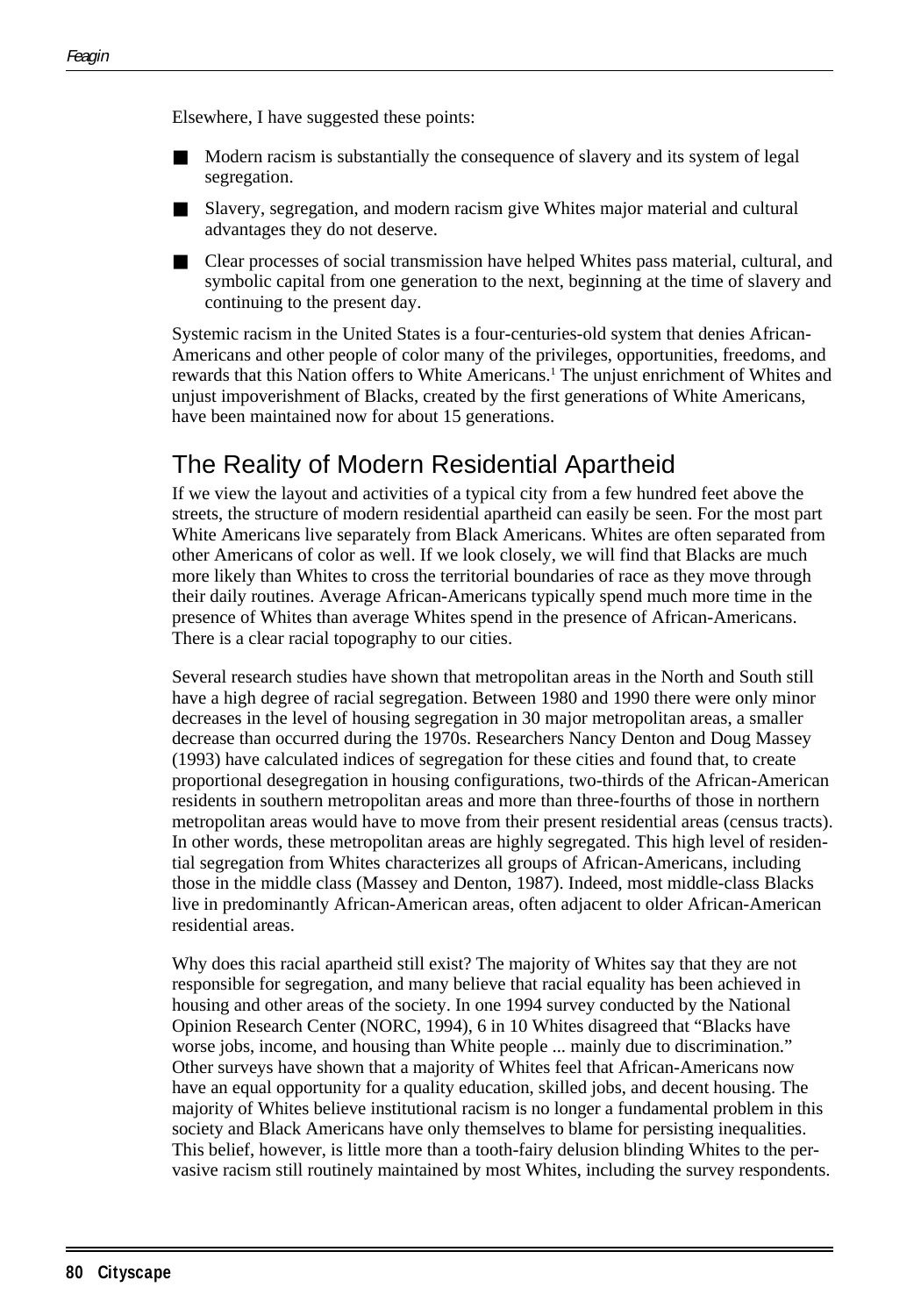# Creating and Maintaining Apartheid: Slavery and Legal **Segregation**

How was residential segregation created and how is it maintained? The roots lie in the racist oppression and discrimination carried out by many Whites over nearly four centuries. Systemic White racism has long involved the control of space and territory in the United States. For example, housing in at least one Florida panhandle town is still segregated across the proverbial railroad tracks—and has been since enslaved African-Americans lived there (Sullivan, 1996). There are many other Black residential areas in southern and border cities that have had their names (that is, the "quarters") since slavery or Reconstruction. Since the 1600s, being Black has meant experiencing limitations on where one can work, live, and travel. Spatial controls that create segregated housing and neighborhoods have always been part of the system of racial oppression, although the character, extent, and maintenance of this segregation have varied. During the two-and-ahalf centuries of slavery, most slaves lived in quarters that were separated from slaveholders' homes. In addition, an individual slave's spatial movement was severely controlled by the instruments of law, coercion, and violence.

Enslavement of Africans began for labor reasons, but it had extensive effects beyond the economy of the new American society. Just as enslaved Africans were separated into slave quarters in plantation areas, free Black Americans were segregated early in ghetto areas of towns and cities. After slavery, White elites in the South created an extensive legal system of "Jim Crow" segregation, following the lead of the northern States. Before the Civil War, Jim Crow laws in the North enforced the segregation of free Black Americans in public transportation, hospitals, jails, schools, churches, and cemeteries. Segregated railroad cars were established early in Massachusetts. In all northern cities many Whites enforced severe anti-Black housing discrimination and established segregated housing areas at a time when most southern cities had no comparable segregation. As noted earlier, southern slaves often lived in or near residential areas of the slavemasters (Feagin and Feagin, 1999).

A few decades after the Civil War, a new legal segregation in housing and other areas of southern life sought to keep the still-needed Black workers separate and in their place as low-wage labor for southern agriculture. Residential and other segregation laws were designed to keep African-Americans available as laborers and racially subordinated.

## How Apartheid Is Maintained Today

**The Majority of Whites Still Discriminate.** For the first 350 years of colonial and U.S. development, the residential segregation of African-Americans by Whites was governmentally and legally imposed in most areas where African-Americans resided. After the 1968 Civil Rights Act became law, this residential separation became more informal, but the pattern remained. Current residential and other segregation flows directly out of past segregation, which was legally enforced at some point in time in all States of the North and South. Today, spatial-residential controls are still part of a system of racial oppression. Using informal real estate controls, Whites maintain effective segregation spatially by keeping their residential areas mostly or entirely White.

Housing discrimination cuts across a variety of institutions and involves White landlords, homeowners, bankers, Realtors, and government officials. The data suggest that the majority in each group discriminates if the circumstances are right. Segregated housing patterns result from continuing discrimination by owners and managers of rental housing and by real estate salespeople. In the past decade a number of audit studies, using White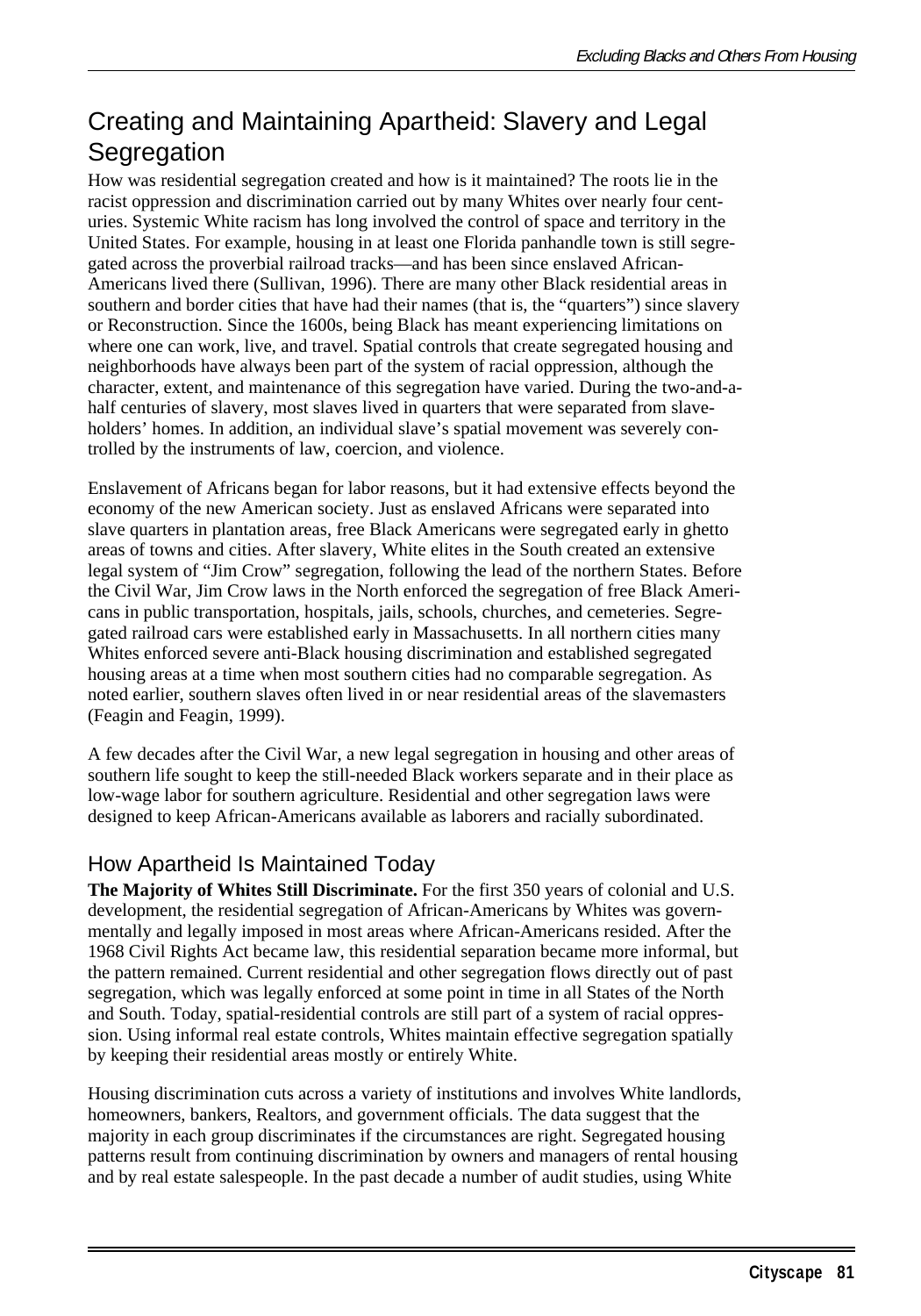and Black testers who attempted to rent apartments in various neighborhoods, have demonstrated that racial barriers in housing are very common. For example, a major Federal research project performed 3,800 test audits in two dozen large metropolitan areas. The study estimates that Black testers seeking to rent apartments faced discriminatory treatment by landlords 53 percent of the time, while Black testers seeking to buy a home faced discriminatory treatment by real estate salespeople 59 percent of the time. The study estimates that Latino testers faced discriminatory barriers only a little less frequently than Black testers (Turner, Struyk and Yinger, 1999). In addition, four audit studies conducted in Fresno, Montgomery, New Orleans, and San Antonio from 1995 to 1997 found even higher rates of racial barriers for Black renters, who faced discrimination 61–77 percent of the time (Central Alabama Fair Housing Council, 1997; Fair Housing Action Center, Inc., 1996; Fair Housing Council of Fresno County, 1997; 1996 San Antonio Fair Housing Council, 1997). Moreover, a recent Washington, D.C., audit study of real estate sales found that African-American testers seeking to buy a home faced racial barriers one-third of the time, a figure that increased to 50 percent in the Maryland suburbs (Mayer, 1997). Several studies conducted in the 1980s, including audits in Boston and Denver, showed the same pattern for Blacks, Latinos, and Asian-Americans (Yinger, 1984).

In the mid-1990s one HUD official estimated there were between 2 and 10 million cases of housing discrimination each year in the United States. Most of these involve African-Americans and other Americans of color.

**Insurance Agents and Lenders Still Discriminate.** Discrimination by landlords and real estate agents when individuals seek to rent an apartment or buy a house may be followed by other racist hurdles. According to recent research, many White-dominated insurance businesses create racial barriers for Black and Latino Americans. In one recent study Black, Latino, and White testers presented themselves as homeowners to the offices of three major insurance companies in nine cities. Overall, the minority testers were discriminated against 53 percent of the time in such areas as coverage and premium rates. The discrimination rate ranged from 32 percent in Memphis to 83 percent in Chicago (Smith and Clous, 1997).

Lending institutions have created racial barriers for African-Americans seeking to buy homes. For many years the U.S. Government fostered racial discrimination in lending, but over the last three decades, Federal regulations have banned lending discrimination, at least on paper. In addition, the 1968 Civil Rights Act and the Equal Credit Opportunity Act officially prohibit mortgage discrimination. Yet several Federal reports have demonstrated that discrimination in lending persists. A report of the Federal Office of Thrift Supervision found that, nationwide, Black mortgage loan applicants have been rejected by savings and loan associations twice as often as White applicants (Kluckman, 1990; Office of Thrift Supervision, 1989). A 1990 Federal Reserve Board study of more than 6 million bank mortgages found that 34 percent of Black applications were rejected, compared with only 14 percent of White applications (Thomas, 1992). High loan rejection rates for Black applicants seem to result from the assumption made by White lenders that borrowers must fit the image of the ideal White middle-class family seeking to buy homes in White middle-class residential areas (Byrne, 1992).

Discrimination affects all African-Americans, including middle-class African-Americans, wherever they buy homes (Feagin, 1994). One Los Angles study discovered that Black homebuyers seeking homes in Black residential areas frequently faced intentional discrimination by lenders and appraisers, such as "stringent scrutiny of past credit problems, disappointing appraisals, and a reluctance on the part of private mortgage insurers to provide the insurance that lenders demand." (Bates, 1992.)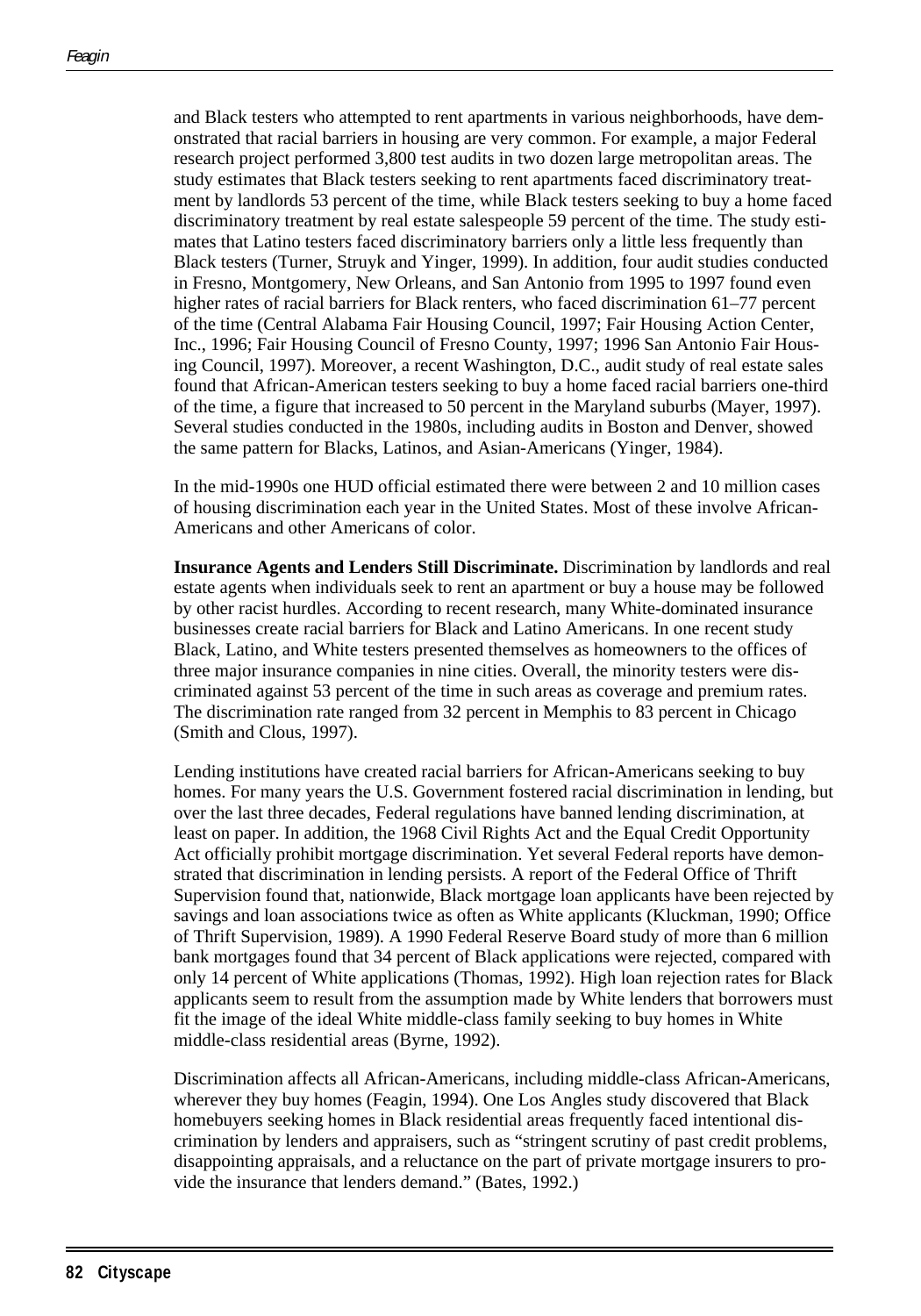Some discrimination appears to be motivated by a concern for "sound business practices," and thus does not appear to be intentional. Sometimes lenders and property insurers refuse to provide services or provide services on unfavorable terms to prospective buyers of older homes located in areas where valuations are low. Because these homes are often in neighborhoods where most residents are not White, these conventional lending practices have a negative impact on Black homebuyers. Racial considerations are deeply imbedded in lending practices. As Gregory Squires (1998) observes:

Many of those underwriters and sales agents who follow these rules really do believe they are acting on the basis of sound business practice. In fact, many of these same individuals are simultaneously working on a range of reinvestment activities in efforts to counter the long-term and current effects of their industries' practices. Obviously, racism went into the formulation of such rules, and these industries no doubt have as many racists as any other. But such institutionalized practices, with severely discriminatory effects, are often carried out by people who simply are not thinking about race.

Covert or informal discrimination is also practiced by critical private and government entities carrying out urban redevelopment projects that convert Black neighborhoods into gentrified residential areas for affluent Whites. The differentiation of racial groups is pushed to its logical extreme when Black residents of the central cities become outsiders in what was once their own territories. Over the last few decades capital for construction of new commercial and housing projects has flowed back into certain central city areas. However, that housing is often being renovated to accommodate White professional and managerial families returning to central cities. Whites moving back demand neighborhoods and housing that are comparable in quality to what they, or their parents, had in the suburbs. Meanwhile, the land occupied by residents of color becomes a prime target for real estate speculation and development. In this way the disinvestment-investment process has a clear resegregative impact (Nager, 1980; Feagin and Parker, 1990).

Racism in business and developmental decisions has become so routine that some Whites may not be aware that they practice it. Significantly, African-Americans are not, and have not been, seriously consulted by insurance companies or lenders that develop lending rules generally favoring White homeseekers.

#### Consequences of Residential Apartheid

**Creating Job Barriers.** Whether implemented consciously or unconsciously by law or informal custom, residential segregation keeps African-Americans "out of sight and beyond empathy and understanding." (Willhelm, 1970.) These segregated residential "reservations" create a situation where African-Americans are "constantly ignored and made to feel invisible." (Willhelm, 1970.) This residential exclusion bars African-Americans from many jobs being created across the Nation. Since World War II, racial polarization in U.S. cities has increased as White middle-income families moved to the suburbs, leaving behind a substantially poorer, and mostly non-White population in the central cities. This suburban migration of Whites has been stimulated by the investment decisions of industrial corporations, banks, and developers and has been assisted by Federal Government subsidies for home mortgages and road building. In this uneven development process, capital flows to housing in the suburbs and away from housing development in the central cities. Moreover, the decentralized suburbs provide growing numbers of jobs for their mostly White populations. These job and residential redistributions contribute to the racial polarization of metropolitan areas. The creation of better paying jobs a long way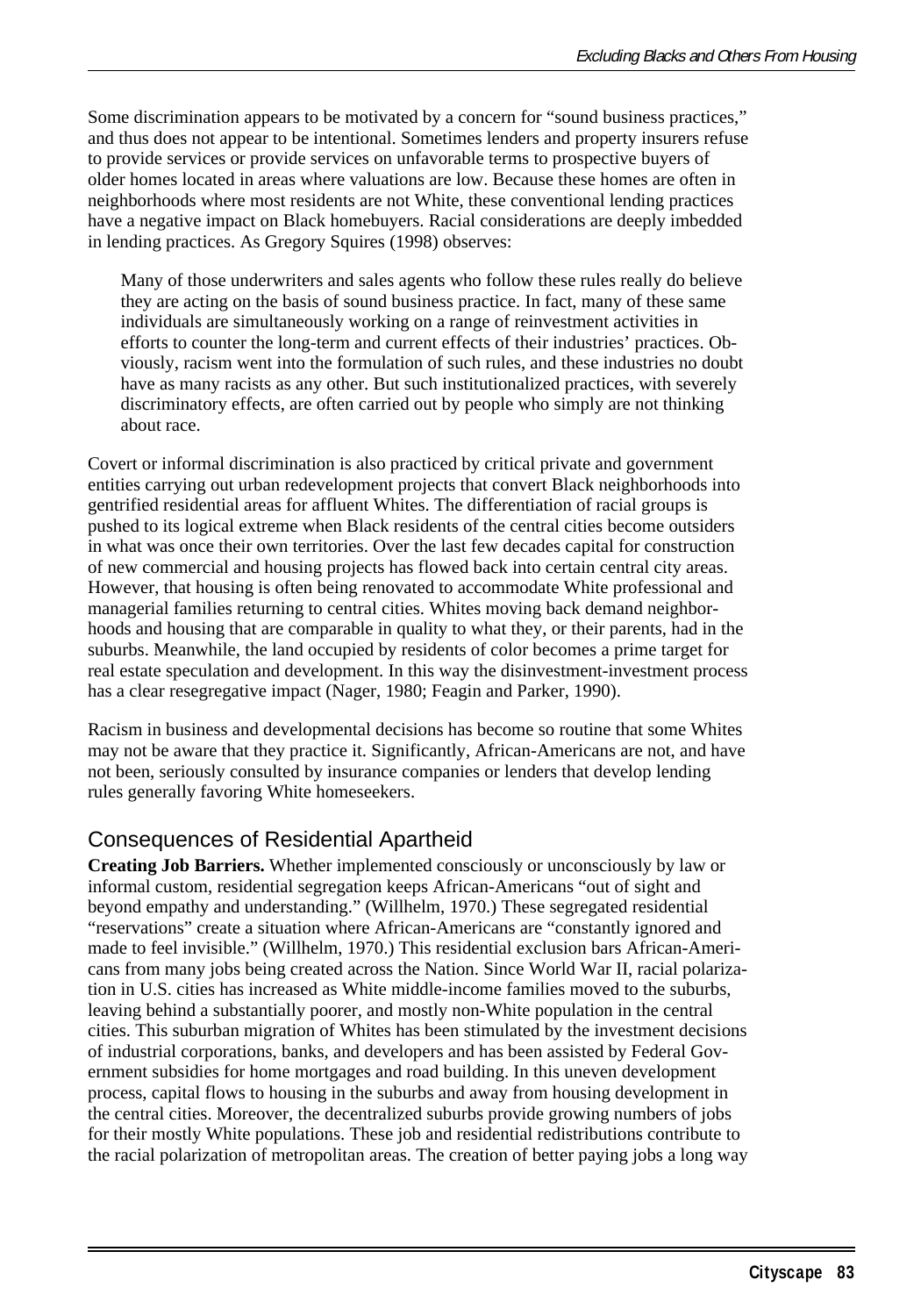from the central cities makes it difficult for many Black Americans and other Americans of color to access such employment (Feagin and Parker, 1990).

Recent research on urban job problems tends to ignore the role of intentional discrimination in housing. William Julius Wilson (1996) has analyzed the employment problems of central city African-Americans in Chicago without reference to centuries of blatant and covert housing discrimination. Wilson demonstrates the high concentration of the Black poor with problems in central city neighborhoods. He accents the importance of this concentration and points out its ties to the movement of more affluent African-Americans and Black institutions from inner-city neighborhoods. Yet, Wilson does not discuss the fact that many decades of overt housing discrimination and segregation have caused the past and present concentrations of poor and working-class African-Americans in Chicago neighborhoods. There is no discussion of the major role that powerful, White real estate entrepreneurs have long played in establishing and maintaining the city's high level of residential segregation. Finally, Wilson does not discuss the White-controlled urban renewal programs that destroyed Black neighborhoods and concentrated displaced individuals in adjacent poverty areas. On the standard index of dissimilarity, Chicago remains one of the Nation's most highly segregated cities. Open and covert real-estate discrimination, encouraged or condoned by the city's White leadership, has long been a major factor in determining where Black citizens live there, as well as other major cities.

**School Segregation.** Decades after the U.S. Supreme Court declared that racially segregated public schools are inherently unequal, there is ample evidence that the decision in *Brown* v. *The Board of Education* has not provided equal educational opportunity for most children of color. Today, two-thirds of Black students still attend schools where the majority of students are not White. Segregated schools reinforce segregated housing patterns, and segregated housing patterns reinforce segregated schools.

In contrast, school desegregation has encouraged housing desegregation. Research shows that large cities with metropolitan-area school desegregation plans experience more rapid housing desegregation than those that do not have such comprehensive plans. The extent of housing desegregation in cities of similar size and racial mix is directly related to the scope of school desegregation. Those with metropolitan-area desegregation plans covering only the central city have had less housing desegregation than those with plans that attempt to desegregate both central cities and suburban areas (Pearce, 1980).

Many Whites work hard to keep city residential areas and schools as White as possible. Racial tracking and other forms of racial discrimination still persist within urban school systems. *Secret Apartheid*, a 1996 report by the community organization Association of Community Organizations for Reform Now (ACORN)<sup>3</sup>, cited widespread racial steering in New York City schools (New York ACORN Schools Office, 1996). Trained testers, posing as parents, visited 28 elementary schools in one-half of New York City's 32 community school districts. Fifty of the 99 visits were made by Whites and 49 by people of color. All but one of the visits were unannounced. The White parent-testers were able to speak with an educator, such as the principal or assistant principal, much more often than the Black and Latino parent-testers. Whites were two-and-one-half times more likely to get a school tour than testers of color, and Whites were given much more information. The school staff were more likely to mention programs for gifted children to White testers than to Black and Latino testers. The ACORN report describes these actions as institutional racism that is probably rooted in conscious racial prejudices, malign neglect by public officials, and the "dysfunction that results when a vital public responsibility is managed by people whose racial, class, and cultural reality is totally different from that of the people whom they are supposed to serve." (New York ACORN Schools Office, 1996.)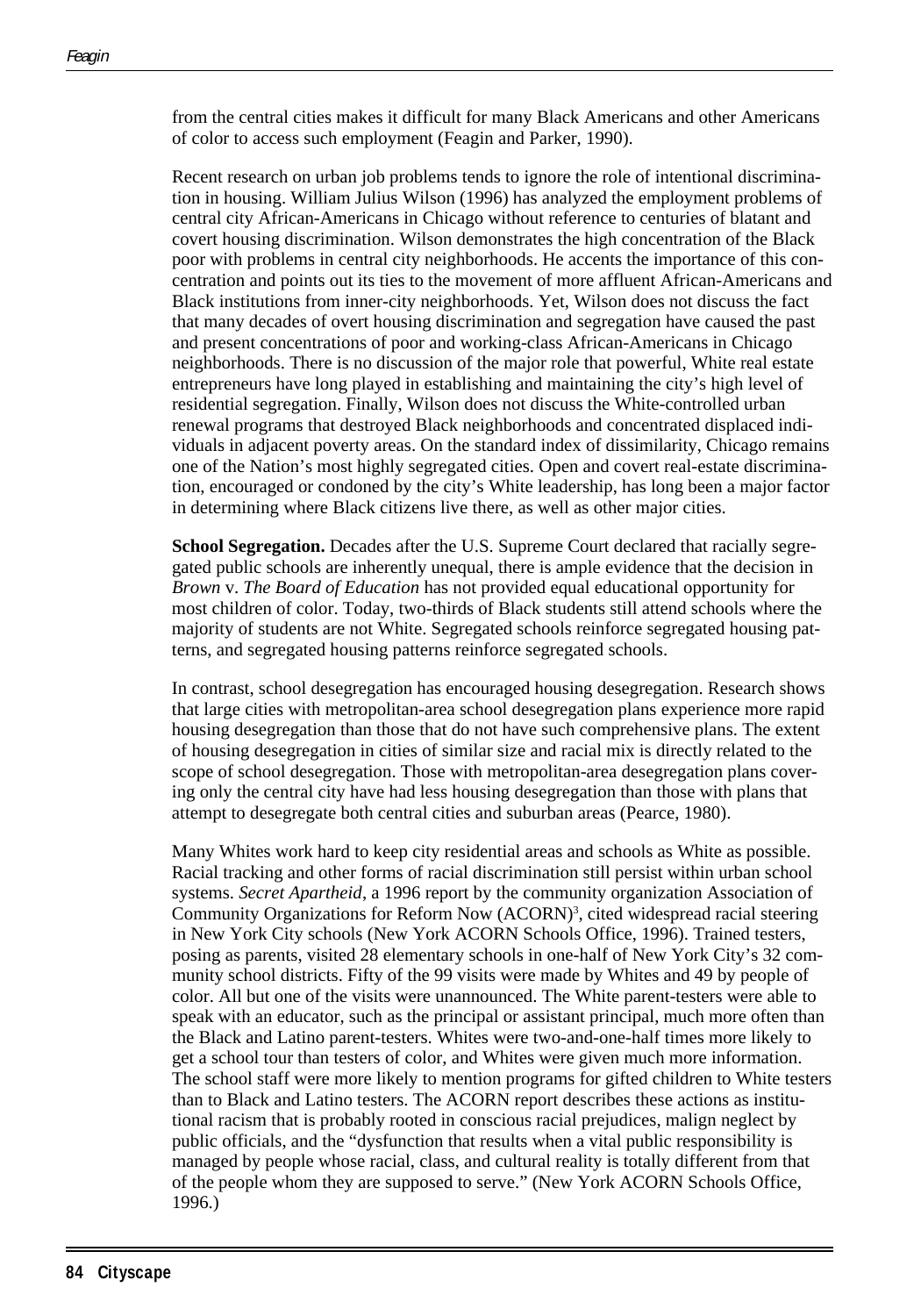**Isolation of Whites.** Since most Whites reside in highly segregated neighborhoods, their understanding of Americans of color and, thus, of critical racial issues is often severely limited. One 1992 Chicago field study by *New York Times* reporters examined two adjacent working-class suburbs, one overwhelmingly White and one mostly Black. The Whites resided in a suburban enclave where they generally had few or no opportunities to know Black Chicagoans as individuals. The Black suburbanites, in contrast, spent much of their days in interaction with Whites, whether at work, in schools, or while shopping. Both groups were fearful of one another, but the Black suburbanites were "fearful because much of their contact with White people was negative." (Wilkerson, 1992.) The White suburbanites were "fearful because they had little or no contact." When talking about contacts with African-Americans, Whites often repeated what they had heard from others or from the mass media rather than relating their own experiences. In contrast, the Black residents often supported their views of Whites with accounts of interactions, including discrimination, that they or their families had experienced.

Because of their residential separation, many Whites assume that the life experiences and consciousness of people of color are dramatically different from and inferior to their own. There is little or no empathy across the racial boundary. Living separately means that most Whites must rely heavily on the mass media to provide the main window through which they presume to see the Black world. This can be destructive. One 1996 Pennsylvania survey asked White respondents to identify their main sources of information about Black Americans. Most cited the mass media, friends, or acquaintances as their main sources (Smith, 1996).

Residential separation is especially serious for White Americans of higher status or class levels for it means that those with greater privileges and power do not have the experience necessary to accurately judge people in other racial/ethnic groups. In contrast, most African-Americans *must* spend substantial time dealing with, and thus getting to know, Whites. Today the balkanized reality of U.S. towns and cities defines the ways in which White and Black Americans think about and relate to each other.

**Reinforcing White Supremacy in White Minds.** Residential segregation has many symbolic implications beyond housing separation, for it stems directly from the racist ideology of superior and inferior racial groups. Racial superiority and inferiority are graphically and geographically manifested through the exclusion of African-Americans from White neighborhoods. This takes on a "natural" appearance:

The lived experience of people in a segregated society links the perceived natural quality of the world we inhabit with its racialized characteristics—giving the social construction of race a quality that seems both natural and inevitable (Mahoney, 1995).

From the time of slavery, race came to be associated with place, and place came to signal race. This was true on plantations and in all cities and States, where there have always been places of racial inclusion and exclusion. We even have spatial terms such as *slum* or *ghetto* that summon images of rundown neighborhoods populated by Americans of color, most often Black or Latino Americans. Interestingly, the word *ghetto* has lost touch with its origins as a 16th-century Venetian word for segregated Jewish communities. The word is now applied too easily to Black or Latino communities.

Places where poor Americans of color live have other symbolic meanings. Anthony Farley (1997) suggests that these "urban Bantustans" manipulate images of race to market illicit pleasures by displaying themselves as the negation of White middle-class values.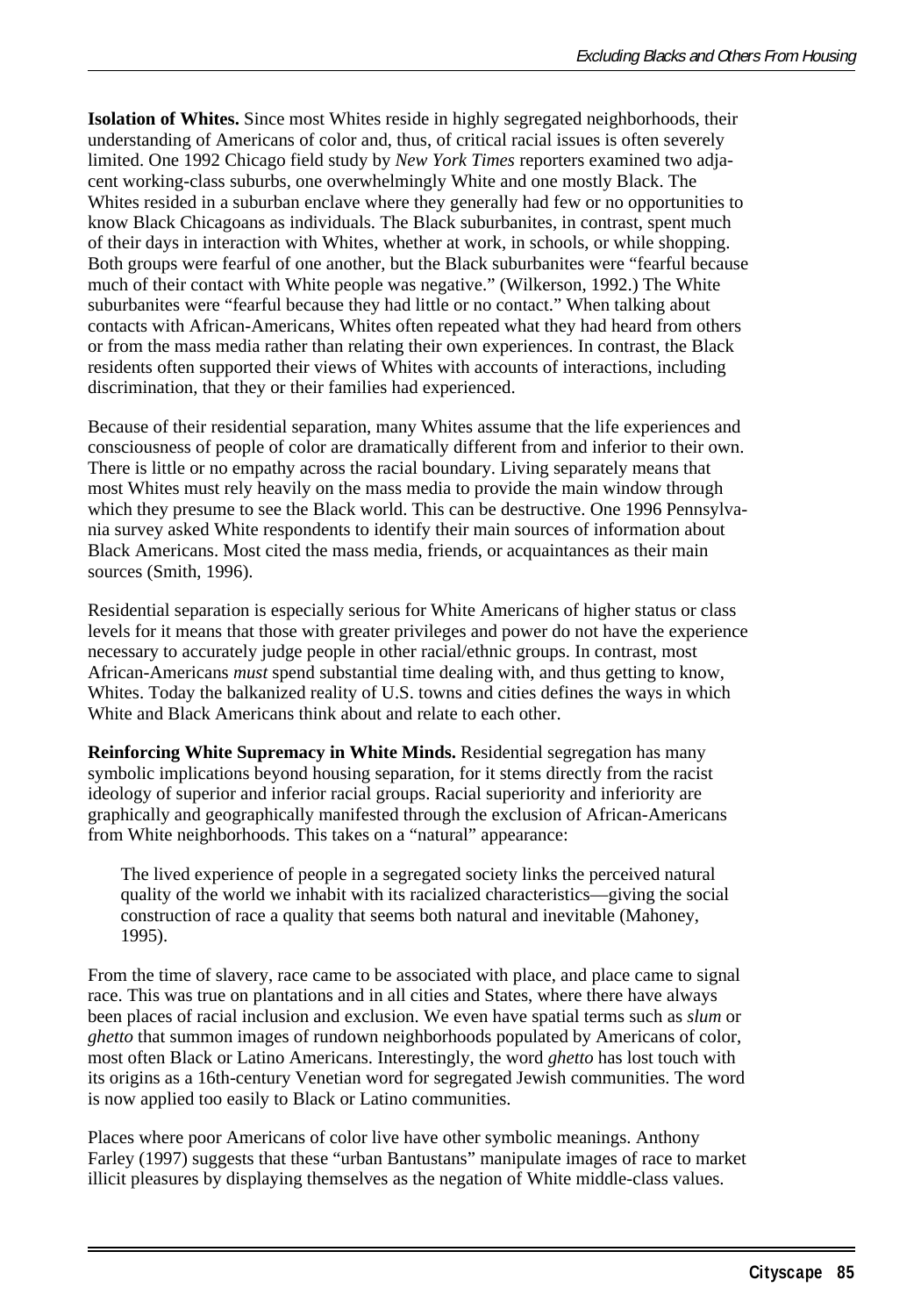These all-Black enclaves are seen by some Whites as dark and seductive places where Whites can go to find drugs or prostitution.

**Violence of Place.** Much of the police harassment and brutality targeted at Americans of color is linked to housing segregation. White police officers, raised in isolation, generally know little about the Americans of color they police. Being out of place has been potentially dangerous for African-Americans (especially men) since the days of slavery. If Black individuals are found in historically White residential areas, they run the risk of harassment or punishment by the police, other security forces, or White mobs. For example, in the spring of 1990 a group of White youths killed a Black youth, Yusuf Hawkins, in New York's Bensonhurst area because the attackers thought Hawkins should not have been in their area. (Hawkins had gone to Bensonhurst to inquire about buying a used car.) Skin color in the United States has long been attached to places, and these places reinforce images of skin color or race in the minds of all concerned. Residential segregation has great symbolic significance as turf and territory.

**Passing Wealth Across Many White Generations.** Slavery, segregation, and modern racism give Whites huge and undeserved material advantages as well as a process to transmit material and cultural capital across many generations. Once the unjust enrichment of the Whites and unjust impoverishment of the Blacks were created by slavery, the White leadership of this Nation, strongly supported by most rank-and-file Whites, used segregative and discriminatory means to perpetuate this enrichment and impoverishment from one White generation to the next.

The transmission of material capital across White generations has cut off African-Americans from land and homes, the main source of wealth among ordinary White Americans. At the end of the Civil War, Congress considered proposals to give freed African-Americans 40 acres and a mule to begin their new lives, and some Union generals gave confiscated Confederate lands to former slaves. However, most of this Confederate land had to be returned and African-Americans were never given access to the land promised by Congress.

Stephen DeCanio (1981) has developed an economic model that suggests that enslaved African-Americans who were emancipated without significant land to farm, would have endured a major and long-term economic disparity with Whites even if they had faced very favorable employment conditions, which, of course, they did not. He notes that "this initial gap in wealth would have produced by itself most of the gap in income between Blacks and White Americans throughout the late 19th and early 20th centuries."

Without inherited wealth and decent incomes, it has been difficult for the majority of African-Americans to build up any significant family wealth. Legal and de facto segregation, until the late 1960s supported by the Federal Government, kept African-Americans from generating the family wealth necessary to compete effectively with Whites in the economy, particularly as the generations passed. Home equity is a major source of wealth for most families. Persistent discriminatory practices in housing and insurance sectors still seriously limit the ability of many Black Americans to build up housing equity that can be used to start a business or help the next generation get a good education (Oliver and Shapiro, 1995). Average African-American families today have about one-tenth the wealth of their White counterparts. White families with modest incomes (\$7,500–15,000) actually have greater net worth than African-Americans making four times as much (\$45,000–60,000) (Magee, 1993). Without this housing capital Black parents often have been unable to provide the kind of education or other cultural advantages necessary for their children to compete equally and fairly with Whites.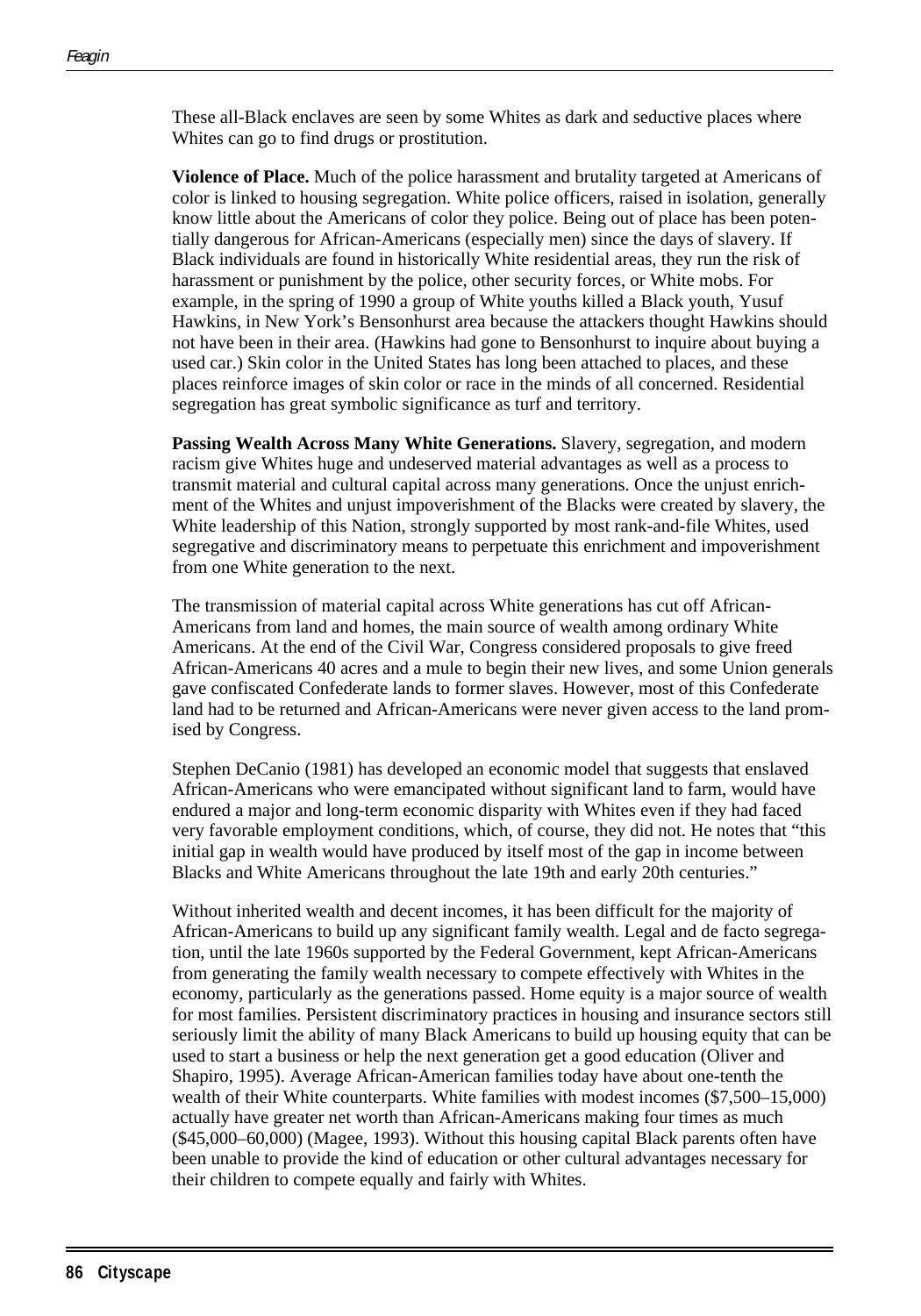# Apartheid as Slavery Unwilling To Die

In a pathbreaking 1968 decision, *Jones* v. *Alfred H. Mayer Co.,* the U.S. Supreme Court ruled that the 1866 Civil Rights Act (section 1982), which prohibited discrimination in the sale of property, could be cited by a Black complainant.<sup>2</sup> The case involved a husband and wife who were refused a home in a St. Louis subdivision because they were Black. After the couple had been denied justice at lower court levels, the Supreme Court held that section 1982 of the 1866 Civil Rights Act "bars all racial discrimination, private as well as public, in the sale or rental of property, and that the statute, thus construed, is a valid exercise of the power of Congress to enforce the 13th Amendment." The court also noted that "when racial discrimination herds men into ghettos and makes their ability to buy property turn on the color of their skin, then it too is a relic of slavery." (*Jones* v. *Alfred H. Mayer Co*. et al. 1968.)

The court reasoned that present discrimination is a direct consequence of the fact that slavery was never fully abolished:

Surely Congress has the power under the 13th Amendment rationally to determine what are the badges and the incidents of slavery, and the authority to translate that determination into effective legislation....

For this Court recognized long ago that, whatever else they may have encompassed, the badges and incidents of slavery—its "burdens and disabilities"—included restraints upon "those fundamental rights which are the essence of civil freedom, namely, the same right ... to inherit, purchase, lease, sell and convey property, as is enjoyed by white citizens." (Civil Rights Cases, 109 U.S. 3, 22.) Just as the Black Codes, enacted after the Civil War to restrict the free exercise of those rights, were substitutes for the slave system, so the exclusion of Negroes from white communities became a substitute for the Black Codes. And when racial discrimination herds men into ghettos and makes their ability to buy property turn on the color of their skin, then it too is a relic of slavery."

The court accented what the 13th amendment was supposed to have accomplished

"If Congress were powerless to assure that a dollar in the hands of a Negro will purchase the same thing as a dollar in the hands of a white man. At the very least, the freedom that Congress is empowered to secure under the 13th Amendment includes the freedom to buy whatever a white man can buy, the right to live wherever a white man can live. If Congress cannot say that being a free man means at least this much, then the 13th Amendment made a promise the Nation cannot keep." (*Jones* v. *Alfred H. Mayer, Co.* et al., 1968.)

In a concurring opinion, Justice William O. Douglas put it this way:

"Enabling a Negro to buy and sell real and personal property is a removal of one of many badges of slavery.... The true curse of slavery is not what it did to the black man but what it has done to the white man. For the existence of the institution produced the notion that the white man was of superior character, intelligence, and morality. The blacks were little more than livestock—to be fed and fattened for the economic benefits they could bestow through their labors, and to be subjected to authority, often with cruelty, to make clear who was master and who slave. Some badges of slavery remain today. While the institution has been outlawed, it has remained in the minds and hearts of many white men. Cases which have come to this Court depict a spectacle of slavery unwilling to die." (*Jones* v. *Alfred H. Mayer Co.* et al., 1968.)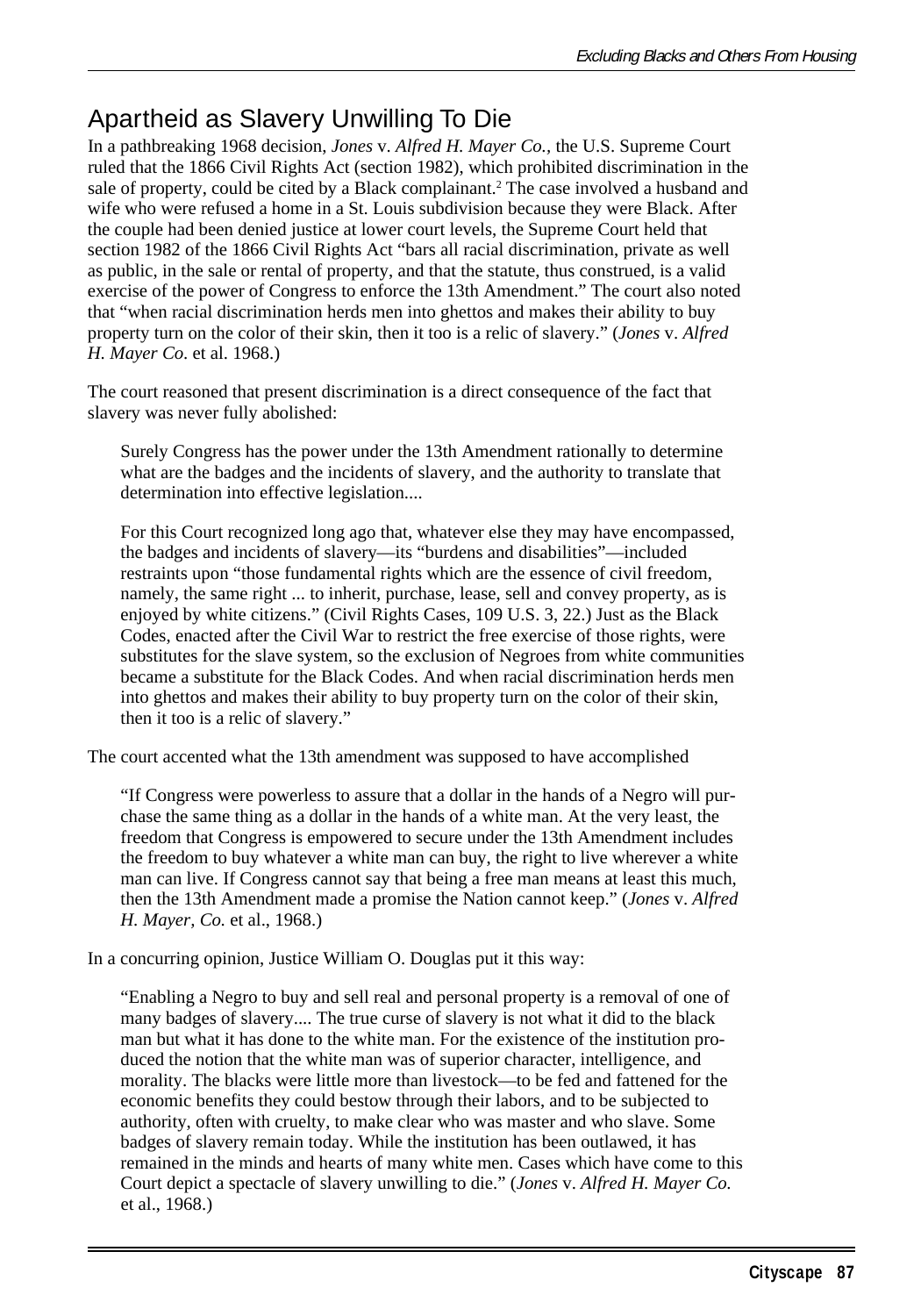Douglas then listed the many kinds of discrimination still prevalent in this society.

Court action like that taken by the plaintiff in *Jones* v*. Alfred H. Mayer Co*. et al. is available only to Americans of color who have the time, energy, and money to pursue remedies through attorneys and lawsuits. Public resolution of housing complaints is far from adequate. In most regions of the country, White landlords and real estate salespeople can discriminate with virtual impunity in the case of housing. One housing expert has estimated that less than one-third of the 20,000 fair housing complaints filed annually in the late 1990s (about 6,000) were resolved in a way that was satisfactory for the complainant (Smith, 1997). And most of the latter cases did not involve stiff penalties for the White discriminators. Assuming that African-Americans face approximately 5 million cases of racial barriers in housing annually, the figures cited above would represent about one satisfactory resolution for every 800 cases of discrimination.

For centuries, the house metaphor has been used by Americans from John Adams and Abraham Lincoln to James Baldwin to describe the state of this Nation and society. Perhaps the most famous use of this metaphor occurred in Abraham Lincoln's June 16, 1858 speech to the Illinois Republican convention in which he warned that the United States was a "house divided" over the spread of slavery and predicted that a "house divided against itself cannot stand." He predicted slavery would either cease its spread and begin a course to "ultimate extinction," or else slavery would become legal across the entire Nation (Basler, 1962). Lincoln's sad metaphor remains highly relevant even today, for we are still divided by severe racism that has the potential to destroy this Nation.

## **Notes**

- 1. In this article I focus on White oppression of Blacks to keep the analysis to manageable length and because this White-on-Black oppression is the most typical of all racist systems in North America. Portions of this article will appear in Joe Feagin, *Systemic Racism: An Anti-Racist Theory and Method*, forthcoming.
- 2. The Supreme Court was asked to determine the scope and the constitutionality of the 1866 law, which stated "that all persons born in the United States and not subject to any foreign power ... are hereby declared to be citizens of the United States; and such citizens, of every race and color, without regard to any previous condition of slavery or involuntary servitude ... shall have the same right, in every State and Territory in the United States, to make and enforce contracts, to sue, be parties, and give evidence, to inherit, purchase, lease, sell, hold, and convey real and personal property, and to full and equal benefit of all laws and proceedings for the security of person and property, as is enjoyed by white citizens, and shall be subject to like punishment, pains, and penalties, and to none other, any law, statute, ordinance, regulation, or custom, to the contrary notwithstanding." *Jones et Ux.* v. *Alfred H. Mayer Co.* et al. 1968. 392 U.S. 409, 423.

## References

Basler, Roy P. 1962. *Abraham Lincoln: His Speeches and Writings*. New York: Grosset and Dunlap.

Bates, James. 1992. "Obstacle Course," *Los Angeles Times*. September 6, p. A27.

Byrne, James S. 1992. "Lenders Set Plans To Eliminate Unintentional Discrimination: More Bad Numbers Expected," *American Banker-Bond Buyer*, September 21, Vol. 2, No. 35, p. 1.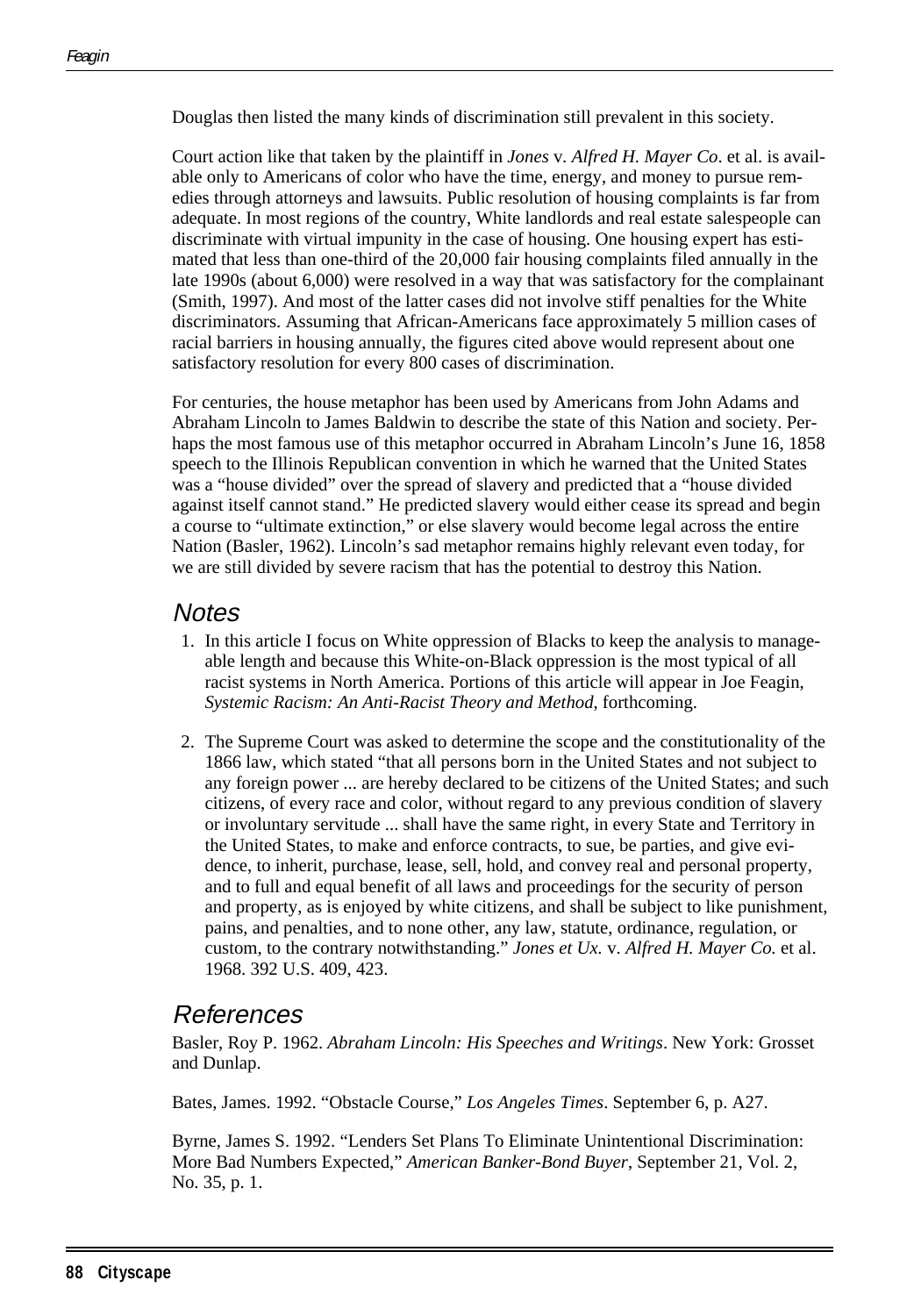Central Alabama Fair Housing Center. 1997. *Discrimination in the Rental Housing Market: A Study of Montgomery, Alabama, 1995–1996*. Montgomery, Alabama.

DeCanio, Stephen J. 1981. "Accumulation and Discrimination in the Postbellum South," in *Market Institutions and/Economic Progress in the New South 1865–1900.* New York: Academic Press.

Fair Housing Action Center, Inc. 1996. "Greater New Orleans Rental Audit." New Orleans.

Fair Housing Council of Fresno County. 1997. "Audit Uncovers Blatant Discrimination against Hispanics, African-Americans and Families with Children in Fresno County." Press release, October 6.

Fairlie, Henry. 1985. "The Art of Revival: Washington Diarist–Ex-Presidents," *New Republic*, May 6.

Farley, Anthony. 1997. "The Black Body as Fetish Object," *Oregon Law Review* 76, 522.

Feagin, Joe R. Forthcoming. *Systemic Racism: An Anti-Racist Theory and Method*.

Feagin Joe R. 1994. "A House is not a Home: White Racism and U.S. Housing Practices," in *Residential Apartheid: The American Legacy.* Los Angeles: UCLA.

Feagin, Joe R., and Clairece B. Feagin. 1999. *Racial and Ethnic Relations.* Upper Saddle River, NJ: Prentice-Hall.

Feagin, Joe R., and Robert Parker. 1990. *Building American Cities.* Englewood Cliffs, NJ: Prentice-Hall.

*Jones et Ux* v. *Alfred H. Mayer Co.* et al. 1968. 392 U.S. 409.

Kluckman, Jerauld, C. 1990. Statement before the Subcommittee on Consumer and Regulatory Affairs of the Senate Committee on Banking, Housing and Urban Affairs, May 16.

Magee, Rhonda V. 1993. "The Master's Tools, from the Bottom Up: Responses to African-American Reparations Theory in Mainstream and Outsider Remedies Discourse," *Virginia Law Review* 79:863.

Mahoney, Martha R. 1995. "Shaping American Communities: Segregation, Housing and the Urban Poor: Segregation, Whiteness, and Transformation," *University of Pennsylvania Law Review* 143:1659–1660.

Massey, Douglas S. and Nancy A. Denton. 1993. *American Apartheid: Segregation and the Making of the Underclass.* Cambridge: Harvard University Press.

\_\_\_\_\_\_. 1987. "Trends in Segregation of Blacks, Hispanics and Asians, 1970–1980," *American Sociological Review* 52:802–825.

Mayer, Caroline B. 1997. "Minorities Said to Face Bias in House Hunting; Study Finds Blacks, Hispanics Treated Worse," *Washington Post*, April 9.

Nager, Norman. 1980. "Continuities of Urban Policy on the Poor," in *Back to the City*. New York: Pergamon Press.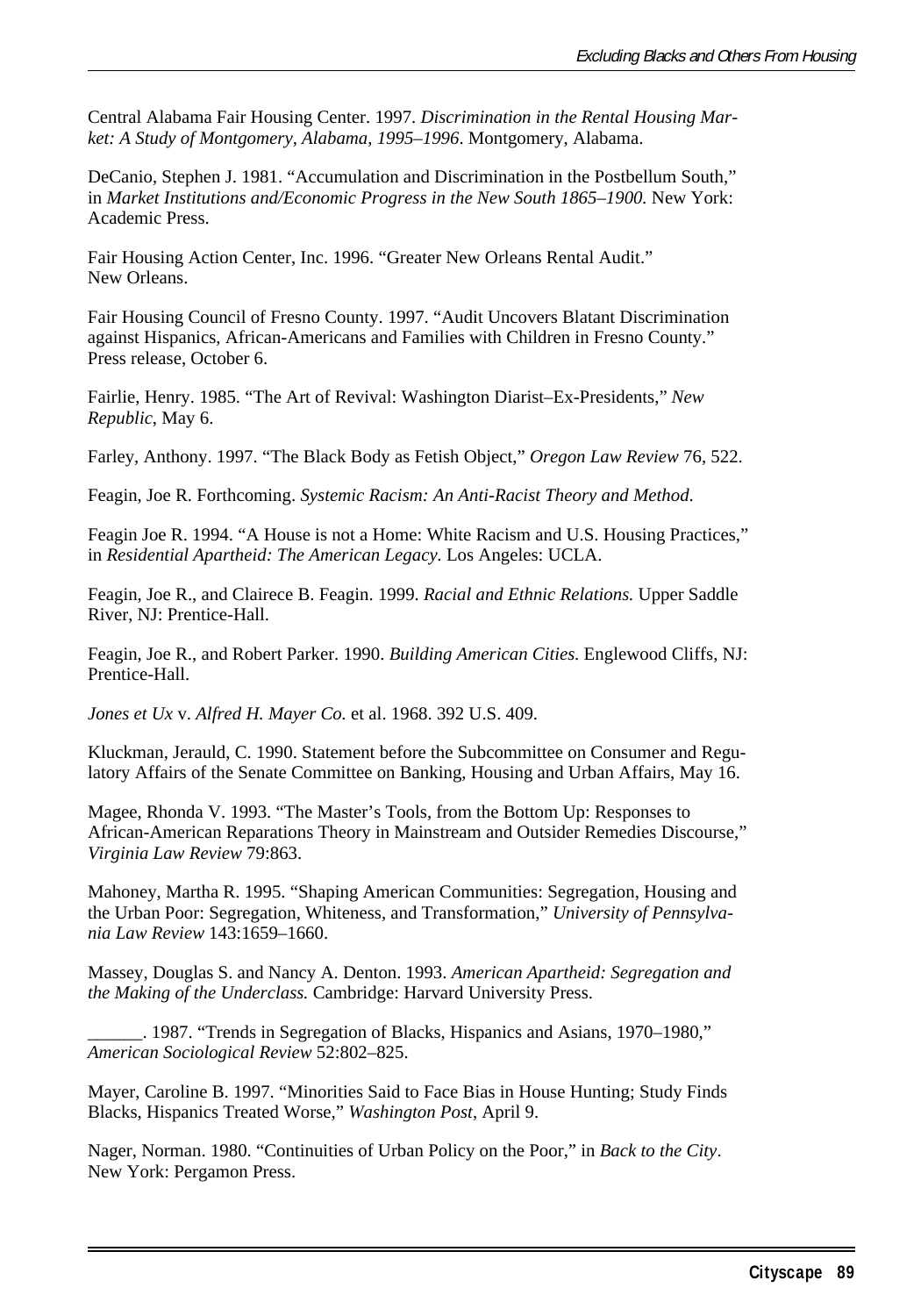National Opinion Research Center 1994. *General Social Survey*.

New York ACORN Schools Office. 1996. *Secret Apartheid*: *A Report on Racial Discrimination against Black and Latino Parents and Children in the New York City Public School*s. New York: ACORN.

Office of Thrift Supervision. 1989. *Report on Loan Discrimination*. Washington, DC: Office of the Treasury.

Oliver, Melvin L. and Thomas M. Shapiro. 1995. *Black Wealth/White Wealth: A New Perspective on Racial Equality.* New York: Routledge.

Pearce, Diana. 1980. "Breaking Down Barriers: New Evidence on the Impact of Metropolitan School Desegregation on Housing Patterns." Research report. Washington, DC: School of Law, Catholic University.

San Antonio Fair Housing Council. 1997. "San Antonio Metropolitan Area Rental Audit 1997." San Antonio, Texas.

Smith, Matthew P. 1996. "Bridging the Gulf Between Blacks and Whites," *Pittsburgh Post-Gazette*, April 7, p. A1.

Smith, Shanna L. 1997. Personal Communication.

Smith, Shanna L. and Cathy Clous. 1997. "Documenting Discrimination by Homeowners Insurance Companies through Testing," in *Insurance Redlining: Disinvestment, Reinvestment, and the Evolving Role of Financial Institutions*. Washington, DC: Urban Institute.

Squires, Gregory. 1998. Personal communication by e-mail.

Sullivan, Andrew. 1996. "Recognition of Same-Sex Marriage," *Bridgeport Law Review/ Quinnipiac Law Review* 16 Spring/Summer:13.

"Survey Finds Minorities Resent Whites and Each Other," *Jet*, March 28, p. 14.

Thomas, Paulette. 1992. "Federal Data Detail Pervasive Racial Gap in Mortgage Lending," *Wall Street Journal*, March 31, p. 1.

Turner, Margery Austin, Raymond J. Struyk, and John Yinger. 1996. *Housing Discrimination Study: Synthesis*. Washington, DC: U.S. Government Printing Office.

Wilkerson, Isabel. 1992. "The Tallest Fence: Feelings on Race in a White Neighborhood," *New York Times*, June 21, Section 1, p. 18.